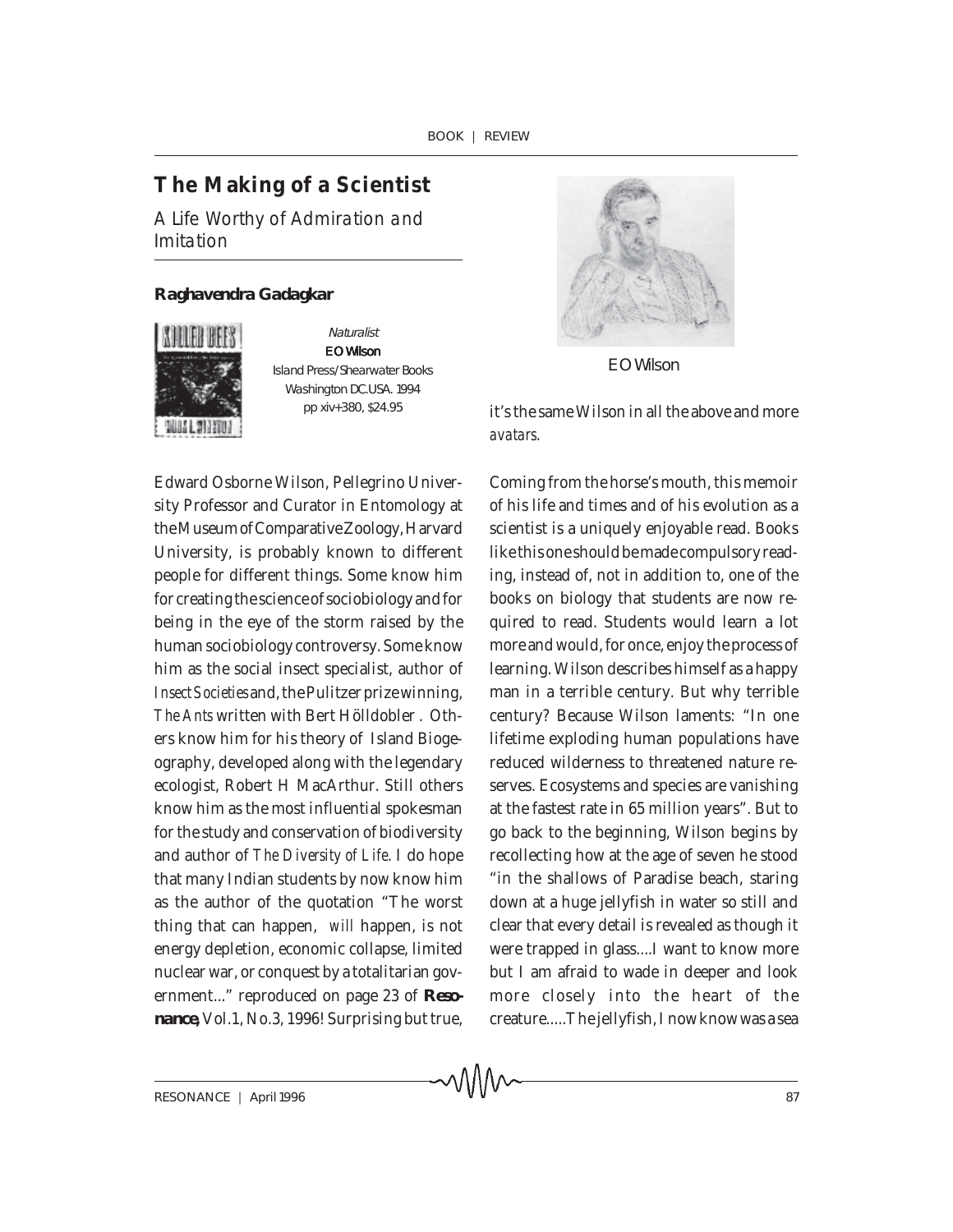nettle, formal scientific name *Chrysaora quinquecirrha*, a scyphozoan, a medusa, a member of the pelagic fauna that drifted in from the Gulf of Mexico and paused in the place where I found it....There was trouble at home in this season of fantasy. My parents were ending their marriage that year. Existence was difficult for them, but not for me....Each morning after breakfast I left the small shorefront house to wander alone in search of treasures along the sand".

The fact that a fishing accident in which the spine of a fish pierced the pupil of his right eye, and left him with full sight in the left eye only, did not deter Wilson from pursuing natural history: " The attention of my surviving eye turned to the ground. I would thereafter celebrate the little things of the world, the animals that can be picked up between thumb and forefinger and brought close for inspection." Wilson's prescription for the making of a naturalist should come as an eye opener for today's parents and teachers: "Hands-on experience at the critical time, not systematic knowledge, is what counts in the making of a naturalist. Better to be an untutored savage for a while, not to know the names or anatomical details. Better to spend long stretches of time just searching and dreaming".

Wilson spent most of his childhood and a great deal of his adulthood catching butterflies, digging up ant nests and aiming pebbles at the heads of snakes so as to stun and seize them under water. I am sure many of us recall similar phases in our lives. What then is the



difference? Why did we all not go on to become naturalists of his class? Wilson anticipates this question from his readers and provides a convincing answer - "Most children have a bug period. I never grew out of mine", he admits. Wilson's frankness makes the book truly enjoyable. He describes J D Watson, the co-discoverer of the structure of DNA, as "the most unpleasant human being I had ever met. He came to Harvard as an assistant professor.....with a conviction that biology must be transformed into a science directed at molecules....and re-written in the language of physics and chemistry.....What had gone before, 'traditional biology' — *my* biology was infested by stamp collectors who lacked the wit to transform their subject into a modern science...At department meetings....[he] radiated contempt in all directions". When Watson became the Director of the Cold Spring